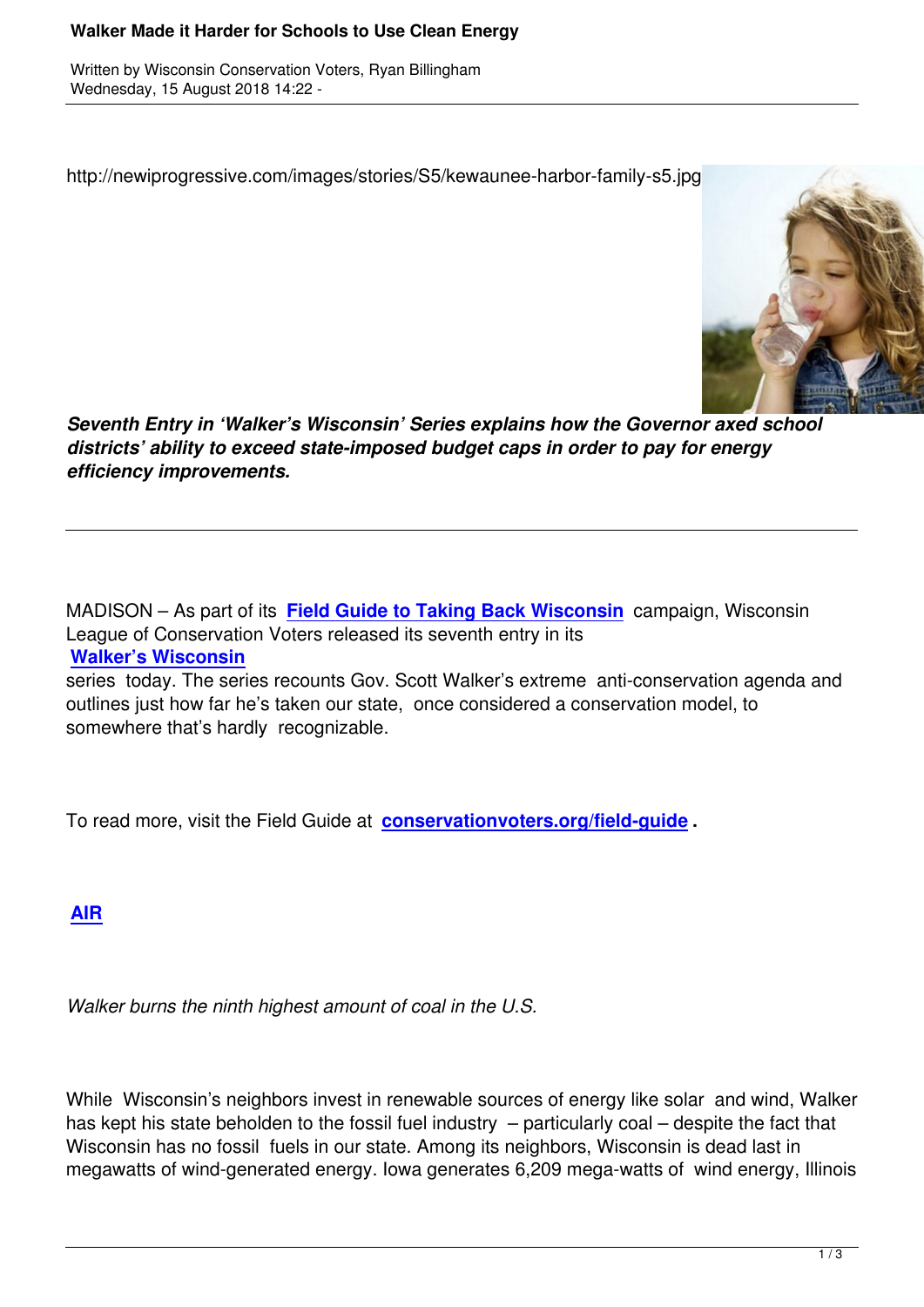Written by Wisconsin Conservation Voters, Ryan Billingham Wednesday, 15 August 2018 14:22 -

3,842, Minnesota 3,235, Indiana 1,895 and Michigan 1,531. Wisconsin generates only 648 megawatts. Thanks to Walker's financial ties to billionaire fossil fuel tycoons the Koch Brothers – who the Wisconsin Democracy Campaign says donated nearly \$6 million to Walker as of 2014 – Wisconsin ranks its dependency on coal among West Virginia, Kentucky, Wyoming, and North Dakota – the biggest coal-producing states in the U.S.

## **CLIMATE CHANGE**

*[Walker made it harde](http://out02.thedatabank.com/?r=MTAwMw0KSjM1NTU4OS1DMjczLU0yMTA4MTctODU2LW1lZGlhcmINCjM4MTU2MjczMTAzMzg2NTMwNjc1NDEyMTA4MTcxMDYNCmNmMDAwMDAwMmI1OWIxDQpodHRwOi8vY29uc2VydmF0aW9udm90ZXJzLm9yZy9maWVsZC1ndWlkZS93YWxrZXJzLXdpc2NvbnNpbi93YWxrZXJzLXdpc2NvbnNpbi1jbGltYXRlLWNoYW5nZS8%2fdXRtX3NvdXJjZT1SeWFuMDYxOTIwMTgmdXRtX21lZGl1bT1wb3dlcm1haWwmdXRtX2NhbXBhaWduPUNsaWNrQ2xpbWF0ZQ0KQ2xpY2tDbGltYXRlDQplZGl0b3JAbmV3aXByb2dyZXNzaXZlLmNvbQ%3d%3d)r for school districts to use clean energy*

In his 2017 budget, Walker axed school districts' ability to exceed state-imposed budget caps in order to pay for energy efficiency improvements. These improvements save schools money every year after they are implemented while creating a healthier environment by relying less on energy generated by coal and fossil fuels. One example of these types of improvements is replacing decades-old, unhealthy HVAC systems. Instead, Walker again doubled down on fossil fuel energy by only allowing these simple, money-saving projects to be approved by a community referendum.

*Walker watered down renewable energy credits*

In 2017, Walker signed legislation (SB 144/AB 204) that will keep Wisconsin among the states with the least amount of renewable energy. Currently, the state is meeting a ten percent renewable energy goal established in 2005 – one of the lowest percentage targets in the Midwest. This legislation continues to water down the effectiveness of the state's renewable energy portfolio by expanding the number of energy technologies that count towards it without increasing the overall percentage. As a result, there is likely to be even less incentive for Wisconsin to decrease its fossil fuel use and transition to cleaner energy sources.

## **LAND**

*[Walker](http://conservationvoters.org/field-guide/walkers-wisconsin/walkers-wisconsin-land/) helped Chronic Wasting Disease spread*